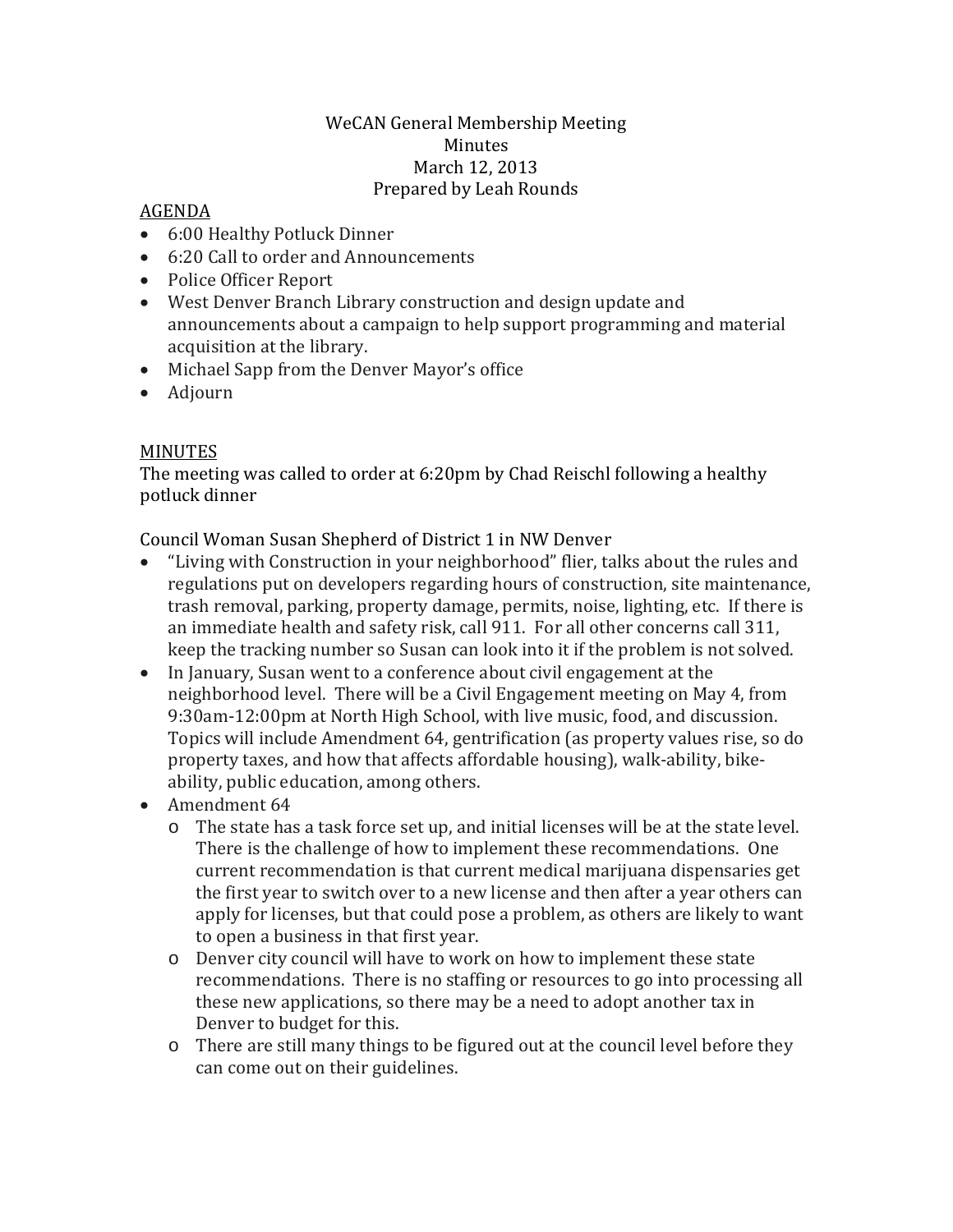- o There is the private club issue (much like a bar). Some are opposed to having these types of clubs, but since you cannot consume openly in public, and may not be able to consume at home, these types of clubs may need to exist in some form.
- o Cities can opt out of 64, and several already have. Some are waiting a year to see what regulations come out to decide to stay in or opt out. Many of these cities also opted out of medical marijuana
- o Question on tax collection This has not been a problem with medical dispensaries. Banks are not allowed to give loans or do business with dispensaries, so there is a lot of cash on hand at these businesses and people know it. This will not change until federal laws changes and allows banks to work with these businesses.

Denver Police Officer was not present; no presentation this month

Announcements

- **West Colfax Mobility Project** First meeting March 19th here give your input on walking, biking and riding transit in West Colfax.
- **WeCAN's Board of directors** meets on Wed, March 20. 6:00 Downstairs
- **Traveling Route 40 Art Exhibit** Here at confluence from April 4-9th. There will be an opening reception on April 5<sup>th</sup> from 5-7pm sponsored by the West Colfax BID. The exhibit will be up for our April meeting, so stop by early and take a look.
- **Next General Meeting** will be held on Tues, April 9: Speaker from RTD will give you all you need to know about riding the light rail.
- **Opening day festivities** for the light rail will be on Sat, April 27, approximately 10-2, with food trucks being there about 1-7pm. There will be events at most light rail stops and free rides all day. WeCAN will have a table at Perry St and we're looking for volunteers to welcome people to our neighborhood. Confluence Ministries will have a band set up, and a temporary "B" cycle station will be set up.
- **WeCAN's annual garage sale** will be held on June, 1. Start collecting unused items to support WeCAN's projects in the neighborhood.
- Recycle metal to support WeCAN: call Bill Baker, 303-946-8230 or email [bigbuddy2@comcast.net](mailto:bigbuddy2@comcast.net)
- "Box Tops for Education" program, bring your box tops to WeCAN meetings and Leah Rounds will take them to help support our local schools.
- There is a new neighborhood website, called [www.nextdoor.com,](http://www.nextdoor.com/) where neighbors can connect . Currently WeCAN has newsletters posted and the Chief of DPD Police send out updates.
- Denver Digs Trees has about 80 trees left, so if you or a neighbor are in need of a tree please contact Chad.